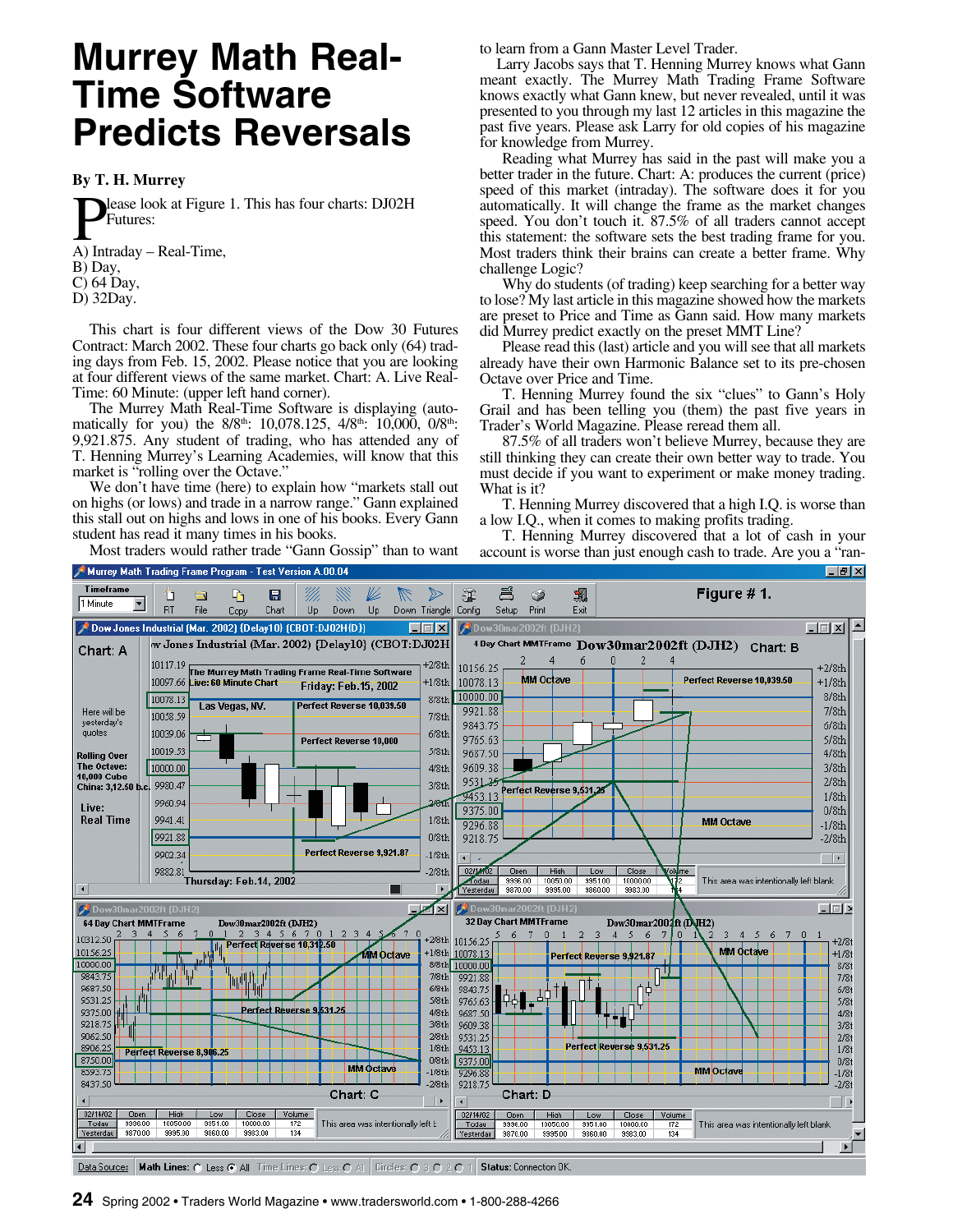dom search" trader? Or are you a Pure Murrey Math Trader?

You may read all the theories imagined the rest of your life, but you will never be able to beat math (music) set to the Astrological 3:4 Time of the Harvest Moon.

Gann told you about the Harvest Moon Affect in his famous May 1948 Soy Bean chart and changed the name to: "the May 1948 Soybean chart," so you would go back to the last high, which was the 1<sup>st</sup> week in October, which is the Harvest Moon. He did these little jokes to throw you off. Did you fall for this one?

Gann and Murrey discovered that trading is easy and fun when you keep it set to music: Murrey Math Music.

The Frame will change the width of each internal  $1/8<sup>th</sup>$  if the market speeds up or slows down. You should already know this simple "gear change" as soon as the markets break out above or below their "baby 2/8<sup>th</sup>."

Murrey is the world's only "guru" to know how to teach the "gear change." Gann told you about them on page (71), when he mentioned the 5 cent failure of 1861 Wheat to move up.

Most traders can't see the current speed of any market. Too many traders are looking at too long a Time Frame, so they are trading too wide (price)  $1/8<sup>th</sup>$ .

Gann said to take the largest range between any extreme (high and low) and set it to its 8/8ths. But, he didn't finish here. He said, "when markets approach old highs (or lows), they stall out, stop, and want to rest and decide whether they will to continue higher or reverse and fall." 87.5% of all Gann traders refuse to add this Logic to the equation. Why?

Gann and Murrey are seeing the markets at three speeds all the time, while most everyone is still in slow motion. How do you see markets? Which speed are you?

Most traders are using one of the 104 different software programs that are set to: Gann/ Fibonacci Ratios of two random extremes, which is the wrong theory.

Folks, no University would accept this as any Truth. The Fourier Wave Pattern over time will smooth out small variances, but it doesn't know how to shift gears from random to specific smaller waves. We do it right with math set to music. You can too.

T. Henning Murrey is the only Master Level Trader who can predict any set of highs or lows for any market (using The Murrey Math Real-Time Software).

Why is T. Henning Murrey the only "guru" to be able to know when any reversal will occur? The "baby" 2/8<sup>th</sup> predicts it.

Logic and Music and Math: The Murrey Math Trading Frame Software do (it). Please look at charts B, C, and D.

These charts have different 0/8<sup>th</sup> and 8/8<sup>th</sup>, since the Time and Price are different inside each Time Frame.

Would you be able to change Price as Time changes? Depending upon your I.Q. and your personality, I would be able to teach you in an hour. If you aren't smart enough, no amount



of time will get you to see Time and Price change the frame. Don't try.

T. Henning Murrey and Kristof Werling studied the Law of the Squares, so we were able to decipher algebra rhythms of music as they react inside a Cube. We were the only two humans on Earth the past 6,250 years to set stocks to Music.

John Searl rediscovered the law of Squares. We spoke to this subject in our last article. Please refer back to it.

T. Henning Murrey flew to London, England, and explained all this (concept) to Kristof Werling. Two weeks later Kristof replied with the statement that the "discovery" was worth the Nobel Peace Prize in Math. It is and will be accepted.

Please look at Chart: B. This is a Four - Day Chart: Width Price: 625 points. Each  $1/8<sup>th</sup>$  equals 78.5 points. 8/8th: 10,000, 4/8th: 9,687.50, 0/8<sup>th</sup>: 9,375. Please go back to Chart: A. Width Price: 156.25 points. Each  $1/8$ <sup>th</sup> equals 19.53125 points. You notice that our intraday chart is trading inside only two  $1/8<sup>th</sup>$  (now).

The Murrey Math Real Time Software knows you would never expect any market to trade on a range of 78.5 points per  $1/8<sup>th</sup>$ , since Gann said, "most moves were going to stall out after a  $3/8<sup>th</sup>$  move, so it moves down to a "tradable range." How many times do we get 235 points moves per trading day? Few.

Please look at Chart: D. This a Thirty-Two - Day Chart: Width Price: 625 points. Each  $1/8<sup>th</sup>$  equals 78.5 points. 8/8th: 10,000, 4/8th: 9,687.50, 0/8<sup>th</sup>: 9,375.

You will notice the last lower support reversal occurred on MMT Line  $2/8<sup>th</sup>$ : 9,531.25 went (up) fast. The longer the Time Period, the more security you get to know the market direction. But you win fewer trades.

Security (over a long period of time) will not allow you to make profits intraday. The shortest Time and tightest Price Frame will make you the most short - term profits.

This is "reality trading" off the last high or low. Why look back six months to trade the next hour? We don't need to do it now.

Gann made 288 trades and won 264 in a total of only 25 trading days. His longest trade averaged only 43.75 minutes. How long do you hold a winner? Do you hold "losers" twice as long?

Men hold "losing positions" longer than women traders. Men have a chemical gene missing (that will allow them to admit "defeat") or they are sinking in quick sand). They wont ask for directions?

T. Henning Murrey taught 15 women traders in Brentwood, Tennessee, for the past three months. Every female Murrey Math trader is a winner the past 90 days.

They average between  $+ 25\%$  to  $+ 125\%$  profits on going long on stocks from 3.12 to 12.5 dollars. They go long (only). They were taught to take small profits  $(3/8<sup>th</sup>)$  and small losses  $(-1/8<sup>th</sup>)$ . Their win to loss ratio is 2:1. Why? Simple. They don't want to "outguess" the guru. Their object is to make money not create another indicator. Profit is their "indicator." They just count their "potatoes"  $+1$ ,  $+ 2$ ,  $+3/8$ <sup>th</sup> and they are out of the trade. If the longest run up was only +15 days the past two years, why would you want to hold any stock position more than 12 days? They brain wash you on TV. to "Buy and Hold" when they know you will end up giving 50% of your profits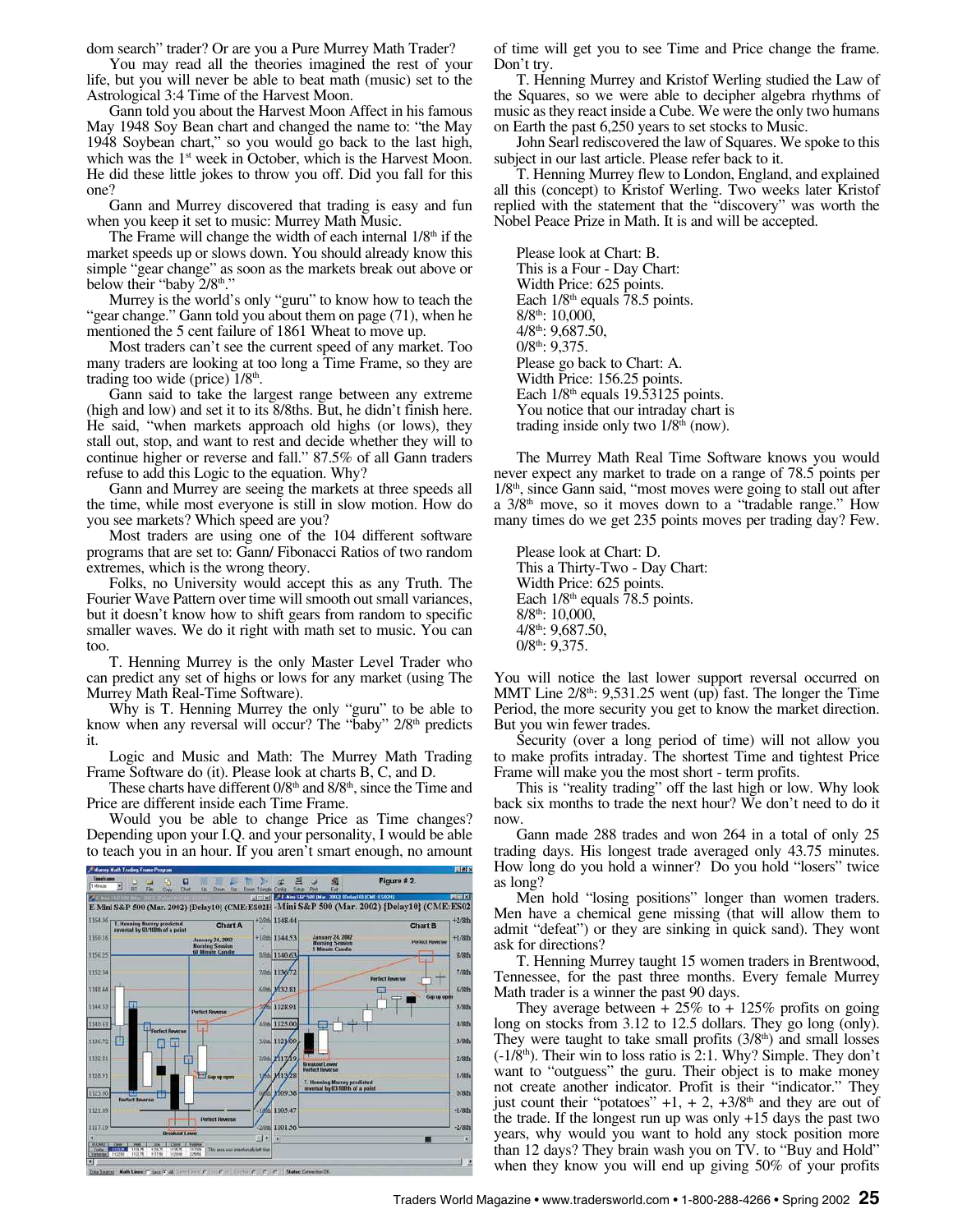### **Unlimited Income Potential! GOAL: \$500 to \$1,000 + A DAY**

Learn to *profitably* trade Trends & Pick Tops & Bottoms in Any Market on Any Time Frame w/my Proprietary Methods. Learn how to calculate tomorrow's Highs & Lows & know *when & where* the S&P 500 make their reversals during the day! Learn a Highly Accurate, Low Risk/High Reward, Easy to use S&P 500 intra-day trading method, which can easily be used in Any Mkt on Any Time Frame! LEARN with Trading Manuals, Video's, Audio's, Proprietary Software, FREE Daily Faxes & Unlimited Phone Consultation. You're also invited to come for one day of **FREE One-On-One LIVE Hands on Trading!** I will show you how to become a professional full time trader in a short period of time with my Home Study Course & LIVE Hands On market Trading! Call Todd Now for **FREE** Info, Ref's and **FREE** faxes!

#### **CALL (800) 664-3343 FAX (248) 593-5962 www.tmitchell.com**

Ī

### **TELEPHONE RATES SUPERIOR SERVICE 4.5 cents!**

Due to our revolutionary new program, we are able to offer our customers some of the best telephone long distance rates available today, on or off the Internet! In some cases, you may pay as little as 4.5 cents per minute for state-to-state long distance calls! Utilizing the advanced fibre optic networks of major long distance carriers and buying the time from them on a wholesale basis, we are able to offer unprecedented low rates for calls originating in the 48 Continental US States.

For more information go to:

# **1-800-288-4266 www.ld.net/?uoi8la**

#### back soon.

Please look at Chart: C. This is a Sixty-Four - Day Chart: Width Price: 1,250 points. Each  $1/8<sup>th</sup>$  equals  $156.25$  points. 8/8th: 10,000, 4/8th: 9,375,  $0/8^{\text{th}}$ : 8,750.

You have just looked at the Dow 30 Futures Contract on four different Time Frames that produce different Price widths for each  $1/8<sup>th</sup>$  over its given Time. Do you look at any market from all four different perspectives? Should you start?

Every Murrey Math "student" is taught to go from a (64 Day) perspective down the smallest  $8/8<sup>th</sup>$ , so one may trade off the smallest move that provides the present Harmonic Octave Rhythm (only the Murrey Math Real-Time knows).

Feb. 13, Wednesday, (in class) in Las Vegas, at Palace Station Casino, T. Henning Murrey "predicted strong resistance the next day up at 10,039.5.

Thursday morning, (just before we went to play golf at The Anthem Golf Course, on the property of a Dell Webb Community at Sun City, Nevada), Murrey was informed by Judy and Janice, (two new students), that the 1<sup>st</sup> high reversal in the Dow 30 Index was up at 10,038.80. The market fell below 10,000. Murrey missed by .70/100.

Personal Aside: Judy pared the 1<sup>st</sup> (8) holes. And Janice out drove the men by 62.5 yards on hole nine. They played golf.

It closed the day below 10,039.50. Murrey said one week before, it had to close above 10,039.50 and it had to do it by Friday Feb. 15, 2002, or the market would fall (lower).

Thursday afternoon after playing (18) holes of golf, Murrey found another of his intraday predictions true: the Dow closed below 10,000 because it could not trade and close above 10,039.50.

Murrey told his classes in Las Vegas, Nevada, (all week), the Dow 30 Stocks must close above 10,039.50 or it falls lower this week. It did: 9,903.

Please look at the four charts (in one) and you will see there were (16) exact reverses off MMT Lines preset last October and brought forward and projected on the chart automatically for you.

Why do you want to learn some new "indicator" when we already know exactly each MMT Line any market should reverse on (before it does it)? Keep it simple.Please look at figure 2: Chart: A: This is the S&P 500 E Minie Futures Contract for January 23, 2002. This market sold off fast all day.

Please look at Chart: A: Figure 2. This a Sixty Minute – Inter Day Chart: Width Price: 31.25 points. Each  $1/8<sup>th</sup>$  equals 3.90 points.  $8/8^{\text{th}}$ : 1,156.25,

4/8th: 1,140.625,  $0/8^{\text{th}}$ : 1,125,  $-2/8$ <sup>th</sup>: 1,117.1875.

Please notice that The Murrey Math Trading Frame Real-Time Software automatically predicted (for you) the exact "breakout" price lower, if it closed 03/100<sup>th</sup> below 1,117.1875. It didn't.

The  $23<sup>rd</sup>$  and on the  $24<sup>th</sup>$ , it closed within  $03/100<sup>th</sup>$  of a point from dropping lower into the next lower MM Octave.

Is your software program this accurate? How much would you pay for real-time software that would tell you your "long position was going to be a winner?"

This market reversed twice on a double bottom off our  $-2/8$ <sup>th</sup> MMT Line.

Everyone knows to buy double bottoms. 12 of 14 (60) minute candle (perfect) reverses were predicted automatically for you using The Murrey Math Trading Frame Real-Time Software.

You simply call your broker or enter the order through your online brokerage house.

This Chart A: trading frame is the long -term picture of the market from yesterday to today. Why look at any more Time and Price? We want to conserve Time.

The next day: Chart B: the market slowed down and The Murrey Math Trading Frame Real-Time Software slowed down with the market and set the intraday trading frame to:

Please look at Chart: B: Figure 2.

This is a Five Minute – Inter Day Chart: Width Price: 31.25 points.

Each  $1/8<sup>th</sup>$  equals 3.90 points. 8/8th: 1,140.625,  $4/8$ <sup>th</sup>: 1,125,  $0/8$ <sup>th</sup>: 1,109.375

Are we expecting lower highs from this market after it almost closed below 1,117.1875 (-2/8th)?

We had (4) perfect reverses intraday off our 5-minute chart on the  $24<sup>th</sup>$  of January.

This market stalled out up on our MMT Line  $4/8<sup>th</sup>$  line (just as Gann said it would).

Gann said, "markets want to reverse on  $0/8<sup>th</sup>$ ,  $8/8<sup>th</sup>$ , and then on the  $4/8<sup>th</sup>$  the  $1<sup>st</sup>$ time up or down to (it)". It did exactly.

The S&P 500 E Minie Futures Contract is set at a risk of \$ 50 either way (win or lose). This is a 20 - point winner from the lows.  $$50 \times 20 = $1,000$  profit in only two hours with the faith in math: Murrey Math.

Can you change your trading habit from "random – guess trading" to exact reverse off The Murrey Math Trading Frame Software? Most traders enjoy losing.

How can 15 women learn to trade Gann/ Murrey Math with no experience and never "lose" more than one week per 13 weeks?